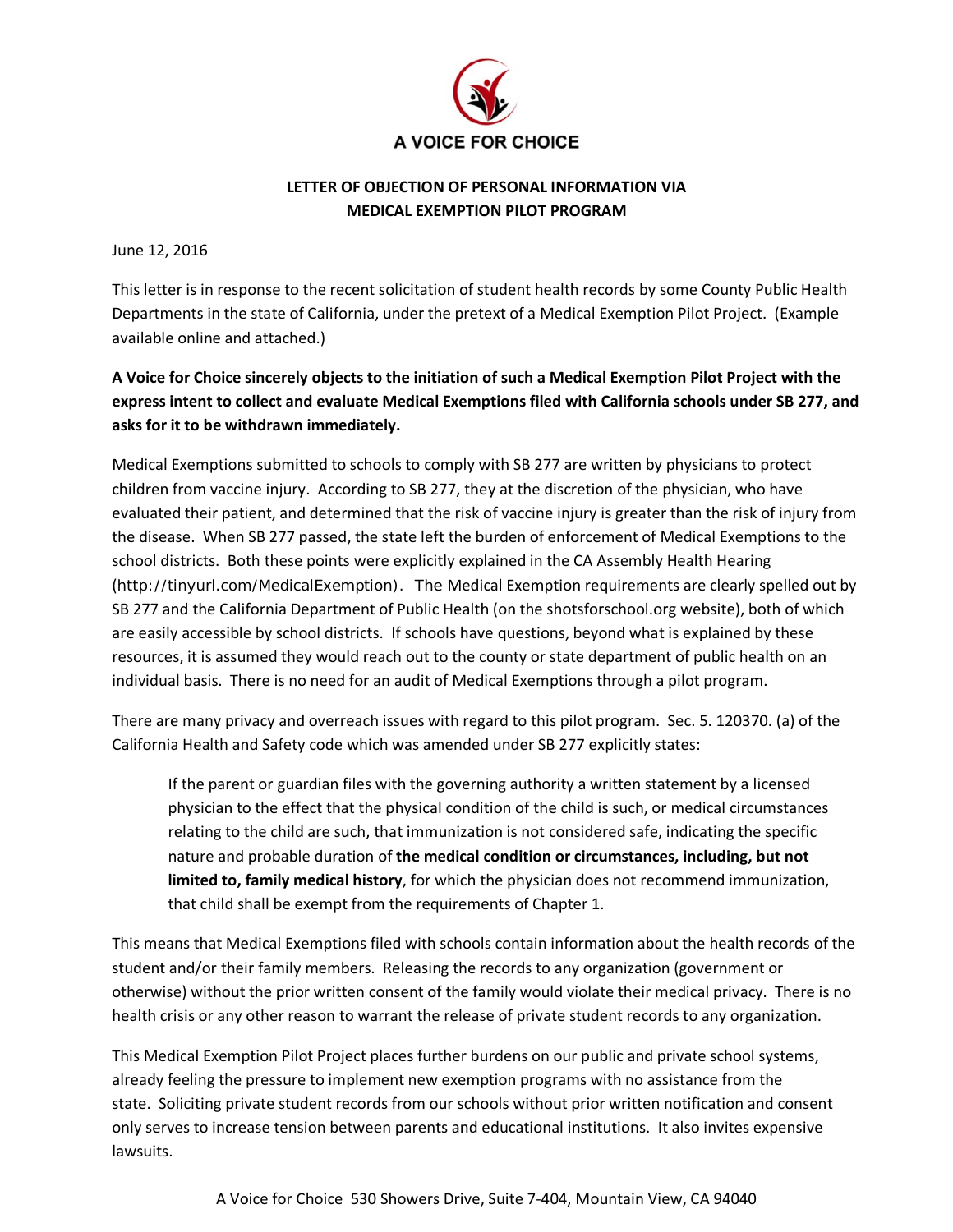With no real impetus for the auditing of Medical Exemption records, this Medical Exemption Pilot Program appears to be a strategy to intimidate and target physicians and their patients who file legitimate Medical Exemptions, by collecting personal data and capturing physician identities. The objective of the Pilot Program becomes even more questionable given the evident ties between Dr Charity Dean (the instigator of the program) and Senator Pan (the author of SB 277) and the California Medical Association (the sponsor of SB 277). Since SB 277 passed, Senator Pan was quoted in a SacBee editorial saying "As the new law gears up, the state medical board should crack down on any physician who appears to be offering bogus medical exemptions or setting up shop as a professional enabler for vaccine resisters."

This gives insight into the probably true objective of the Medical Exemption Pilot Program – to generate a list of physicians who are giving Medical Exemptions so that Senator Pan and the medical board can crack down on them. If they were to do this, what they would find is that there are only a small number of private practice physicians who have written the majority of the Medical Exemptions on file. They may infer from this that it is these physicians that have "set up shop" for the benefit of vaccine resistors. But this is far from the truth. They are small in number because very few physicians have the ability to give Medical Exemptions based on family history or prior severe vaccine reactions which are not on the list of CDC contraindications for vaccines. Large corporations, such as Kaiser Permanente or Universities, have extremely strict prescribed guidelines for writing Medical Exemptions, and so, for example, would not consider a sibling of a child who had a severe vaccine reaction a great enough reason for a medical exemption, even though this is stated as admissible by SB 277 (available upon request). Most practices that take health insurance also are unwilling to write Medical Exemptions because of the pressure from health insurance companies to have their entire patient population fully vaccinated. Health insurance companies threaten that they will remove coverage from these practices if they fall under a certain vaccination rate, which is something these practices cannot afford to do as they would lose their patients. This leaves a small number of private practice physicians who have the ability to fully evaluate the patient and use their knowledge and judgement to evaluate whether a Medical Exemption is appropriate. Therefore it is only expected that the Medical Exemptions submitted to schools in each area would be from a select few private practice physicians. This is also further exacerbated because parents who know that their children are medically more susceptible to vaccine injury often see naturopathic doctors, chiropractors or other alternative health care providers as their primary health care provider. This means that these parents do not have an MD or DO that they see on a regular basis and so have sought out private practice doctors specifically to evaluate their children for a Medical Exemption. This Pilot Project further disenfranchises parents and physicians with legitimate concerns about vaccines, which have been deemed "unavoidably unsafe" by the Supreme Court.

**In short, the Medical Exemption Pilot Project is wrong, it is unnecessary, and in its overreach it violates the rights of all families and physicians who use the only legal way in California to avoid vaccine injury in order to attend public or private school. It needs to be stopped and withdrawn immediately.**

Christina Hildebrand President/Founder A Voice for Choice Advocacy, Inc.

Giving issues a voice, A Voice for Choice advocates for people's rights to be fully informed about the composition, quality, and short- and long-term health effects of all products that go into people's bodies, such as food, water, air, pharmaceuticals and cosmetics.